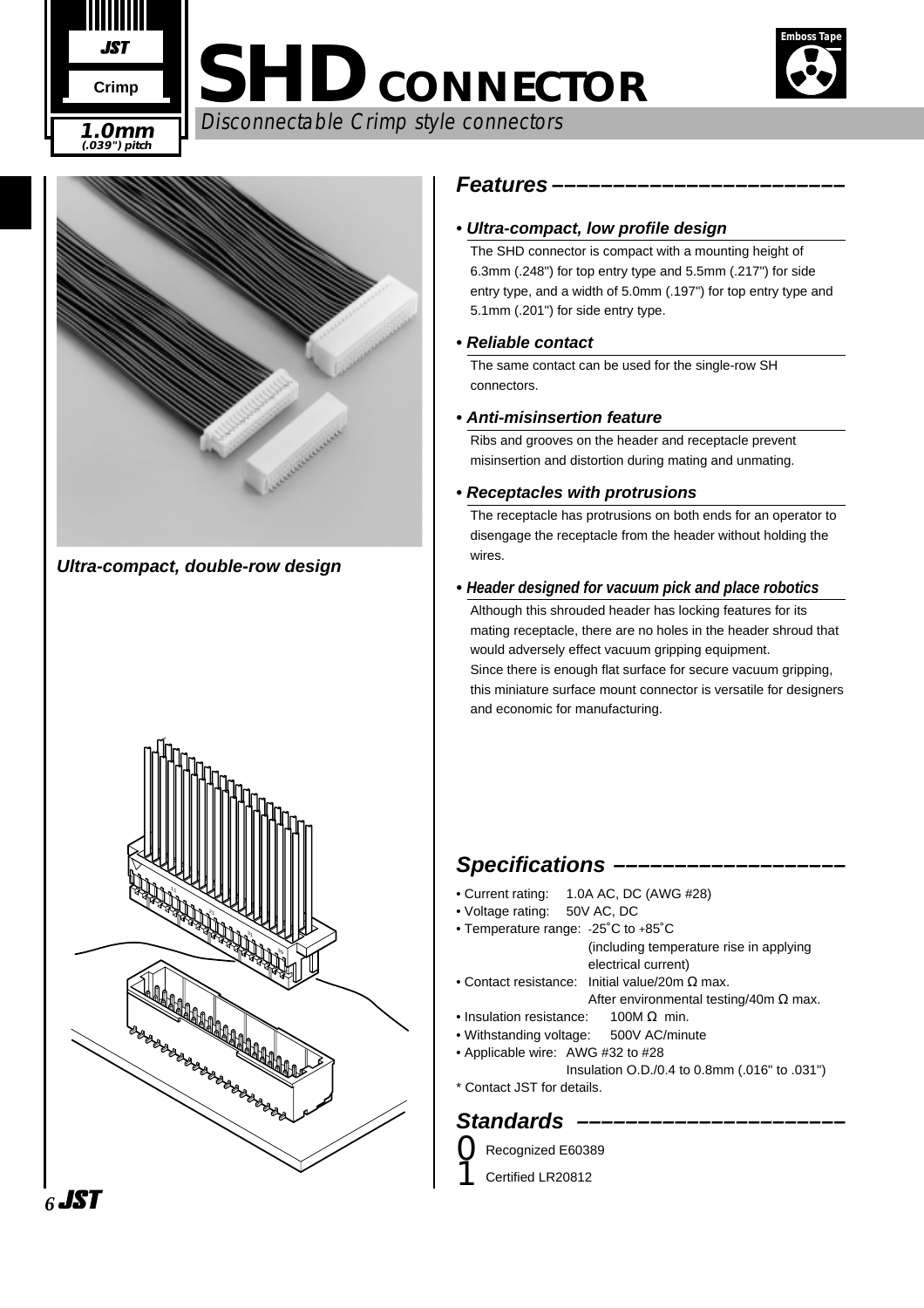Insulation O.D. mm(in.)

#### **Contact –––––––––––––––––––––––––––––––––––––––––––––––––––––––––––––––––** Note: Contact JST for tin-plated contacts. 0.8(.031) 0.5(.020) 2.0(.079) 3.9(.154)  $1.6(.063)$ 0.8(.031) 0.45(.018)  $1.55(.061)$ 1.35(.053) Model No. Applicable wire Q'ty / Phosphor bronze, nickel-undercoated, selective gold-plated **SSH-003GA-P0.2** 0.032 to 0.08 32 to 28 0.4 to 0.8(.016 to .031) 23,000

## **Housing –––––––––––––––––––––––––––––––––––––––––––––––––––––––––––––––––**



| <b>Circuits</b> | Model No.       | Dimensions mm(in.) |             |             |               |  |  |
|-----------------|-----------------|--------------------|-------------|-------------|---------------|--|--|
|                 |                 | A                  | в           | C           | $Q'$ ty / box |  |  |
| 20              | SHDR-20V-S-B    | 9.0(.354)          | 11.2( .441) | 13.0(.512)  | 4,000         |  |  |
| 30              | SHDR-30V-S-B    | 14.0(.551)         | 16.2(.638)  | 18.0(.709)  | 4,000         |  |  |
| 40              | SHDR-40V-S-B    | 19.0(.748)         | 21.2(.835)  | 23.0(.906)  | 2,000         |  |  |
| 50              | SHDR-50V-S-B    | 24.0(.945)         | 26.2(1.031) | 28.0(1.102) | 2,000         |  |  |
|                 | <b>Material</b> |                    |             |             |               |  |  |

Material and Finish

PBT, UL94V-0, natural (white)

## **Shrouded header**





| <b>Circuits</b> | Model No.              | Dimensions mm(in.) |             | $Q'$ ty / reel |
|-----------------|------------------------|--------------------|-------------|----------------|
|                 | Top entry type         | A                  | B           |                |
| 20              | <b>BM20B-SRDS-G-TF</b> | 9.0(.354)          | 12.3(.484)  | 1,500          |
| 30              | <b>BM30B-SRDS-G-TF</b> | 14.0(.551)         | 17.3(.681)  | 1,500          |
| 40              | <b>BM40B-SRDS-G-TF</b> | 19.0(.748)         | 22.3(.878)  | 1,500          |
| 50              | <b>BM50B-SRDS-G-TF</b> | 24.0(.945)         | 27.3(1.075) | 1,500          |
|                 |                        |                    |             |                |
|                 |                        |                    |             |                |
|                 | Model No.              | Dimensions mm(in.) |             |                |
| <b>Circuits</b> | Side entry type        | A                  | B           | $Q'$ ty / reel |
| 20              | SM20B-SRDS-G-TF        | 9.0(.354)          | 13.1(.516)  | 1,250          |
| 30              | SM30B-SRDS-G-TF        | 14.0(.551)         | 18.1(.713)  | 1,250          |
| 40              | SM40B-SRDS-G-TF        | 19.0(.748)         | 23.1(.909)  | 1,250          |
| 50              | SM50B-SRDS-G-TF        | 24.0(.945)         | 28.1(1.106) | 1.250          |

Material and Finish Header contact: Phosphor bronze, nickel-undercoated, gold-plated Wafer: Glass-filled polyamide, UL94V-0, natural (ivory)

Solder tab: Brass, copper-undercoated, tin/lead-plated Note: 1. The products listed above are supplied on embossed-tape. 2. Contact JST for the headers with tin-plated pins.

3. Contact JST for the top entry type headers with suction cap.

| <b>Circuits</b> | Model No.         |                | Dimensions mm(in.)     |                |
|-----------------|-------------------|----------------|------------------------|----------------|
|                 |                   | $\overline{A}$ | в                      | $Q'$ ty / reel |
| 20              | BM20B-SRDS-A-G-TF |                | $9.0(.354)$ 12.3(.484) | 1.250          |
| 30              | BM30B-SRDS-A-G-TF |                | 14.0(.551) 17.3(.681)  | 1.250          |
| 40              | BM40B-SRDS-A-G-TF |                | 19.0(.748) 22.3(.878)  | 1.250          |
| 50              | BM50B-SRDS-A-G-TF |                | 24.0(.945) 27.3(1.075) | 1.250          |

Material and Finish

Header contact: Phosphor bronze, nickel-undercoated, gold-plated Wafer: Glass-filled polyamide, UL94V-0, natural (ivory) Solder tab: Brass, copper-undercoated, tin/lead-plated

Note: 1. The products listed above are supplied on embossed-tape. 2. Contact JST for the headers with tin-plated pins.

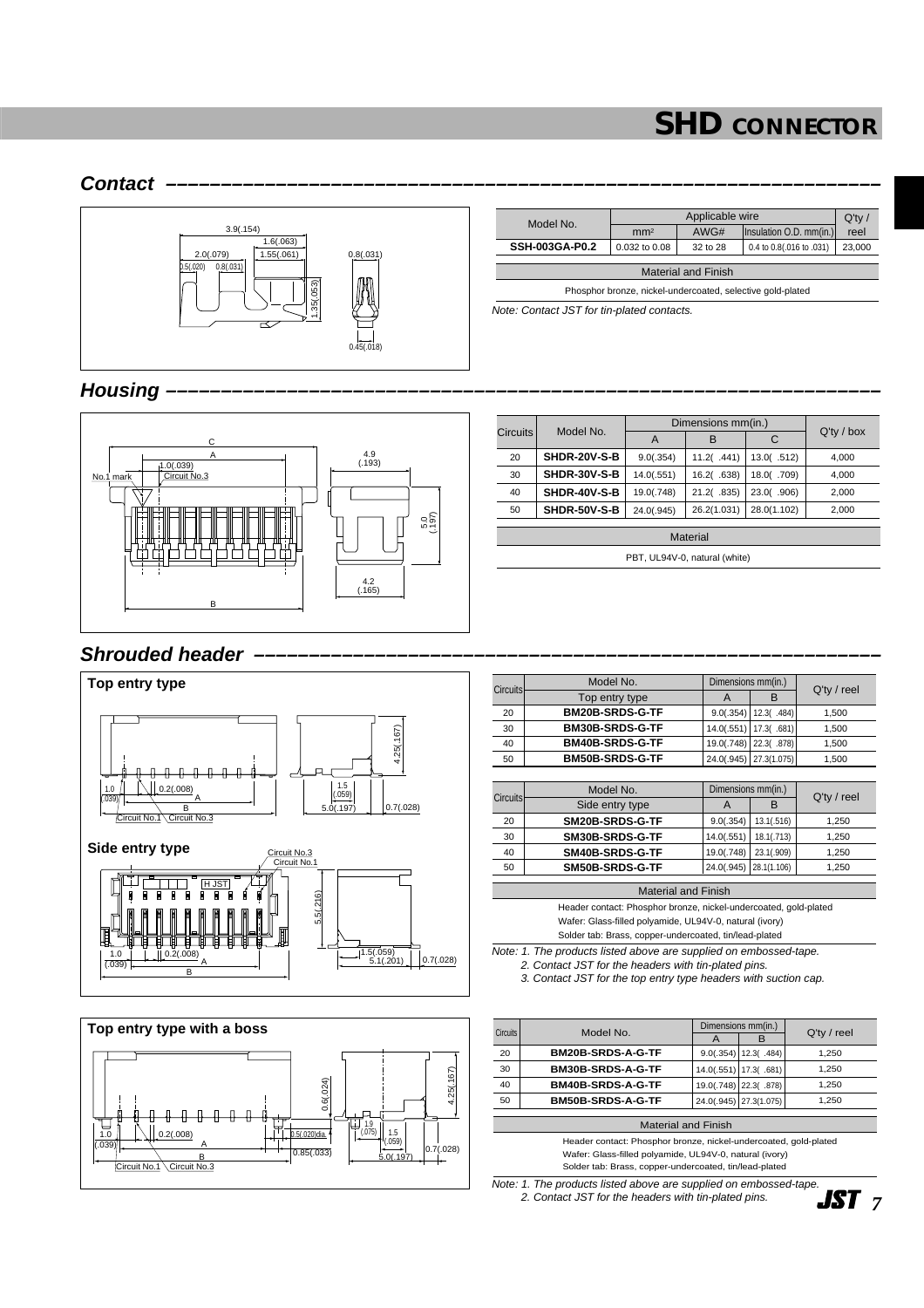## **Taping specifications ––––––––––––––––––––––––––––––––––––––––––––––––––––––**



|                 | Dimensions mm(in.) |                 |             |                                                   |             |                 | Reel dimensions mm(in.) |                                |                |                 |
|-----------------|--------------------|-----------------|-------------|---------------------------------------------------|-------------|-----------------|-------------------------|--------------------------------|----------------|-----------------|
| <b>Circuits</b> |                    |                 |             |                                                   | W           |                 | W <sub>1</sub>          |                                | $Q'$ ty / reel |                 |
|                 | Top entry type     | Side entry type |             | Top entry type   Side entry type   Top entry type |             | Side entry type |                         | Top entry type Side entry type | Top entry type | Side entry type |
| 20              | 11.5(.453)         | 11.5(.453)      |             |                                                   | 24.0(.945)  | 24.0(.945)      | 25.5(1.004)             | 25.5(1.004)                    | 1,500          | 1,250           |
| 30              | 14.2(.559)         | 14.2(.559)      | 28.4(1.118) | 28.4(1.118)                                       | 32.0(1.260) | 32.0(1.260)     | 33.5(1.319)             | 33.5(1.319)                    | 1,500          | 1,250           |
| 40              | 20.2(.795)         | 20.2(.795)      | 40.4(1.591) | 40.4(1.591)                                       | 44.0(1.732) | 44.0(1.732)     | 45.5(1.791)             | 45.5(1.791)                    | 1,500          | 1,250           |
| 50              | 20.2(.795)         | 20.2(.795)      | 40.4(1.591) | 40.4(1.591)                                       | 44.0(1.732) | 44.0(1.732)     | 45.5(1.791)             | 45.5(1.791)                    | 1,500          | 1,250           |

Note: 1. Specifications conform to JIS C 0806. The tape width, connector loading recess square dimensions, etc.are determined by the number of circuits and external shape of the connector to be loaded.

2. Specifications are subject to change without prior notice.